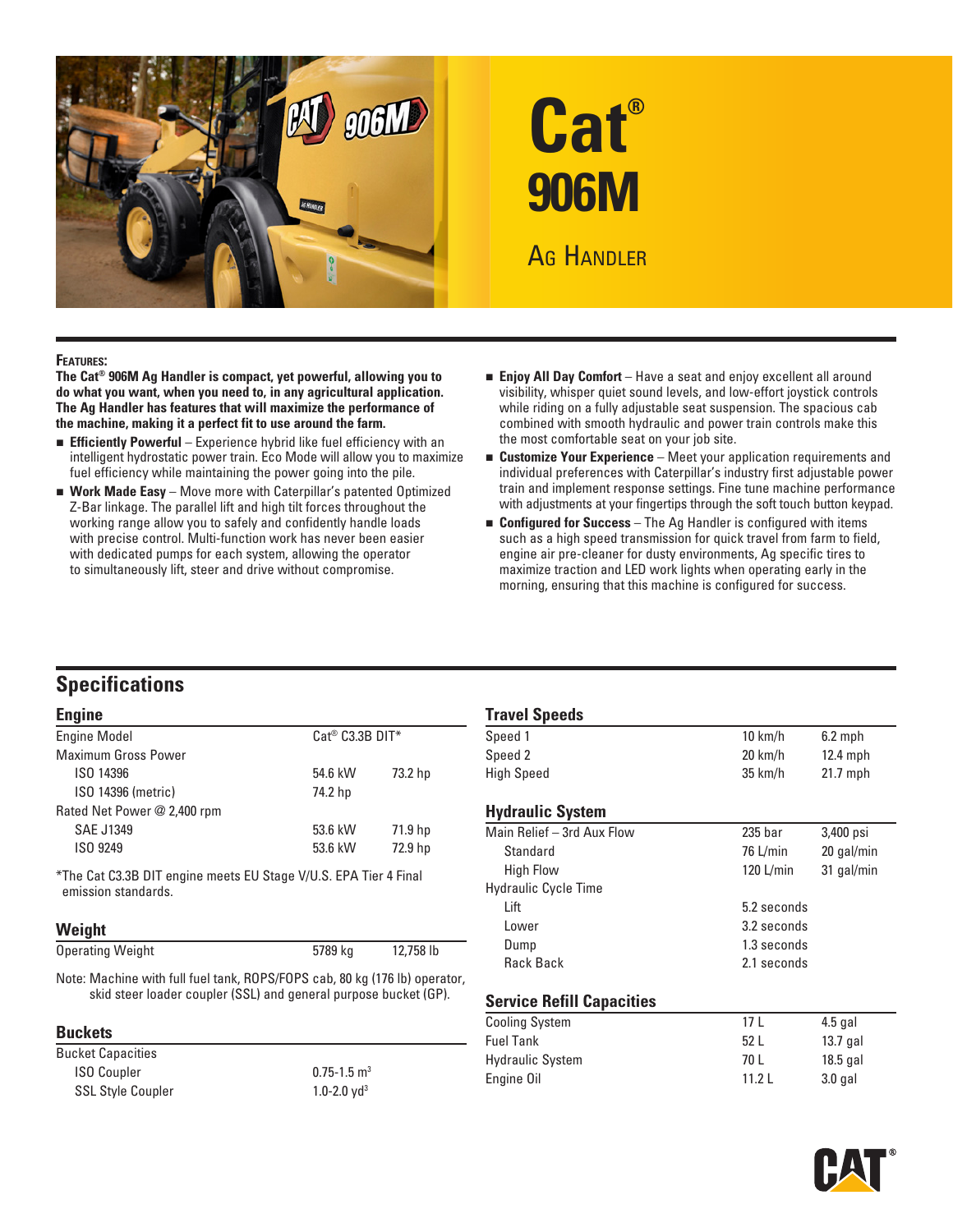# **906M Ag Handler**



# **Dimensions**

(All dimensions are approximate. Dimensions shown are based on the machine equipped with general purpose bucket and standard 340/80 R18, MX, XMCL tires.)

|                                |              | <b>With ISO Coupler</b> |                  | <b>With SSL Coupler</b> |
|--------------------------------|--------------|-------------------------|------------------|-------------------------|
| 1 Height: Ground to Cab        | 2436 mm      | 8ft                     | 2436 mm          | 8ft                     |
| 2 Height: Ground Clearance     | 302 mm       | $11$ in                 | $315 \text{ mm}$ | 12.4 in                 |
| 3 Length: Wheel Base           | 2170 mm      | 7 ft 1 in               | 2170 mm          | 7ft1in                  |
| 4 Length: Overall with Bucket  | 5394 mm      | 17 ft 8 in              | 5552 mm          | 18 ft 3 in              |
| 5 Reach: Bucket at 45°         | 736 mm       | 2 ft 4 in               | 837 mm           | $2$ ft 8 in             |
| 6 Dig Depth                    | 109 mm       | 4.2 in                  | $117 \text{ mm}$ | 4.6 in                  |
| 7 Clearance: Bucket at 45°     | 2464 mm      | 8 ft 1 in               | 2370 mm          | 7 ft 7 in               |
| 8 Clearance: Level Bucket      | 3005 mm      | 9 ft 10 in              | 2998 mm          | 9 ft 10 in              |
| 9 Height: Bucket Pin           | 3212 mm      | $10$ ft $6$ in          | 3212 mm          | $10$ ft $6$ in          |
| 10 Departure Angle             |              | $33^\circ$              | $33^\circ$       |                         |
| 11 Length: Overall with Forks  | 5921 mm      | 19 ft 5 in              | 5923 mm          | 19 ft 5 in              |
| 12 Reach: Ground               | 742 mm       | $2$ ft 5 in             | 744 mm           | $2$ ft 5 in             |
| 13 Reach: Level Arm            | 1227 mm      | 4 ft                    | 1291 mm          | 4 ft 2 in               |
| 14 Fork Dig Depth              | <b>80 mm</b> | $3.1$ in                | 6 <sub>mm</sub>  | $0.3$ in                |
| 15 Clearance: Level Arm        | 1370 mm      | $4$ ft 5 in             | 1444 mm          | $4$ ft $8$ in           |
| 16 Clearance: Full Lift        | 3034 mm      | 9 ft 11 in              | 3108 mm          | 10 ft 2 in              |
| 17 Fork Reach at Full Lift     | 455 mm       | $1$ ft $5$ in           | 520 mm           | 1 ft 8 in               |
| 18 Turning Radius: Over Bucket | 4412 mm      | 14 ft 5 in              | 4448 mm          | 14 ft 7 in              |
| 19 Turning Radius: Inside Tire | 2128 mm      | 6 ft 11 in              | 2108 mm          | 6 ft 10 in              |
| 20 Width: Bucket               | 1880 mm      | $6$ ft $2$ in           | 1880 mm          | $6$ ft $2$ in           |
| 21 Width: Tread Center         | 1420 mm      | 4 ft 7 in               | 1420 mm          | 4 ft 7 in               |
| 22 Width: Over Tires           | 1840 mm      | 6 ft                    | 1840 mm          | 6 ft                    |
| 23 Articulation Angle          | $39^\circ$   |                         | $39^\circ$       |                         |
| 24 Dump Angle at Full Lift     |              | $49^\circ$              | $47^\circ$       |                         |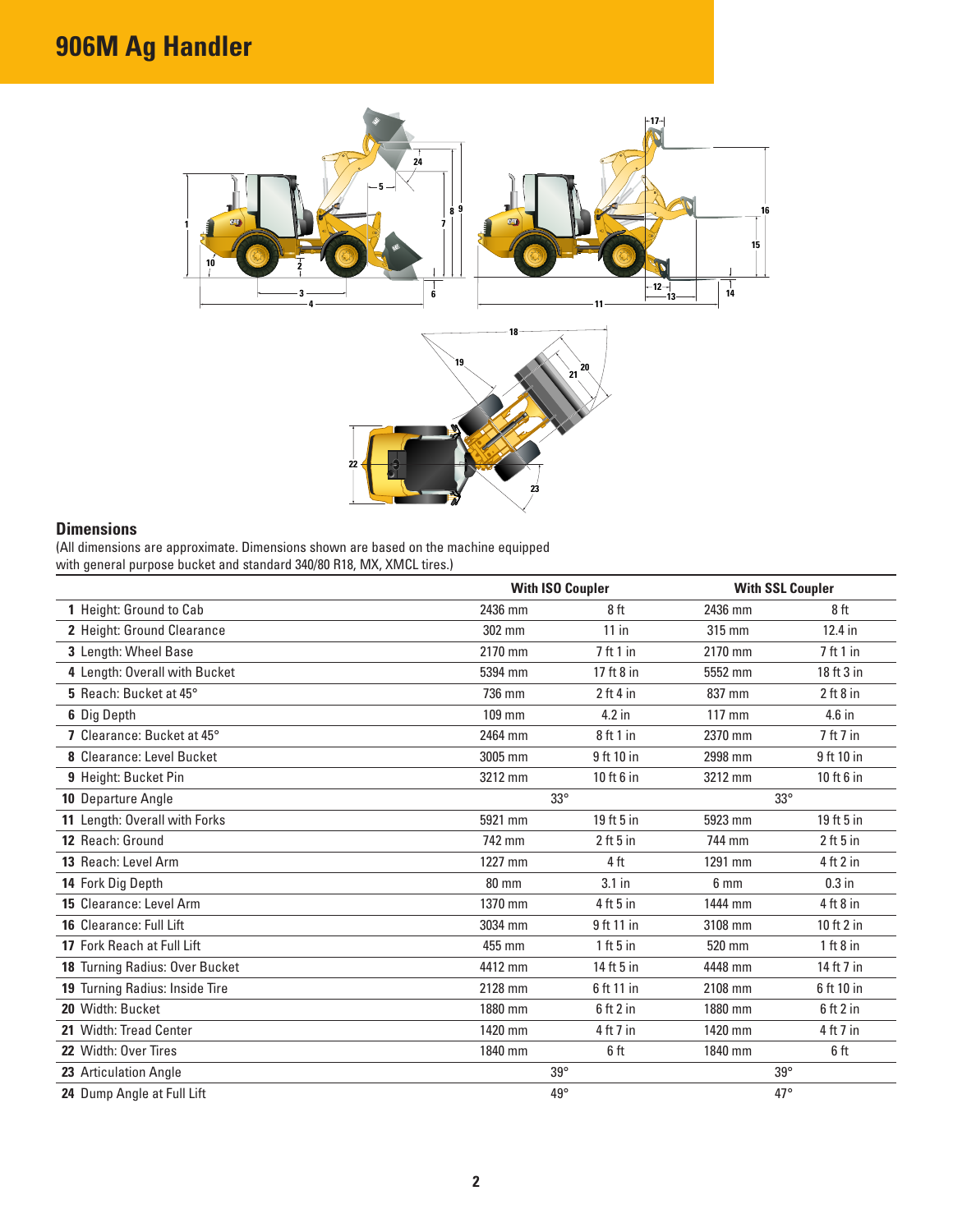## **Operating Specifications**

Machine with full fuel tank, ROPS/FOPS cab, 80 kg (176 lb) operator, either SSL or ISO coupler and general purpose bucket (GP).

| <b>Coupler Type</b>                                                                                                               | IS <sub>0</sub><br>340/80 R18 |                       | <b>SSL</b><br>340/80 R18 |                        |
|-----------------------------------------------------------------------------------------------------------------------------------|-------------------------------|-----------------------|--------------------------|------------------------|
| <b>Tire Size</b>                                                                                                                  |                               |                       |                          |                        |
| <b>Operating Weight</b>                                                                                                           | 5743 kg                       | 12,656 lb             | 5987 kg                  | 13,199 lb              |
| <b>Rated Bucket Capacity</b>                                                                                                      | $0.9 \text{ m}^3$             | $1.2$ yd <sup>3</sup> | $0.9 \text{ m}^3$        | $1.18$ yd <sup>3</sup> |
| <b>Breakout Force, Bucket</b>                                                                                                     | 49 kN                         | 11,044 lbf            | 40 kN                    | 9,004 lbf              |
| Rated Operating Load at Full Turn, Bucket                                                                                         | 1763 kg                       | 3,884 lb              | 1650 kg                  | 3,612 lb               |
| Straight Tipping Load, Bucket                                                                                                     | 4390 kg                       | 9.674 lb              | 4194 kg                  | 9,246 lb               |
| <b>Full Turn Static Tipping Load, Bucket</b>                                                                                      | 3525 kg                       | 7,769 lb              | 3482 kg                  | 7,676 lb               |
| <b>Rack Back, Transport Position</b>                                                                                              | $51^\circ$                    |                       |                          | $51^{\circ}$           |
| Rated Operating Load at Full Turn, Forks (EN 474-3:2006, firm and level ground, 1.25 stability<br>and 500 mm [20 in] load center) | 2306 kg                       | 5,082 lb              | 2194 kg                  | 4,835 lb               |

#### **Maximum Material Densities**

Based on ISO 7546:1983, and rated operating loads at full turn with 100% bucket capacity and SSL coupler.

| <b>Bucket Type</b>              |                        | <b>General Purpose</b>     |                   | <b>Multi Purpose</b>       |                    |                            |  | <b>Light Material</b> |
|---------------------------------|------------------------|----------------------------|-------------------|----------------------------|--------------------|----------------------------|--|-----------------------|
| <b>Rated Capacity</b>           | $0.9 \text{ m}^3$      | $1.2$ vd $3$               | $0.8 \text{ m}^3$ | $1.0$ vd <sup>3</sup>      | $1.25 \text{ m}^3$ | $1.6$ vd <sup>3</sup>      |  |                       |
| Dump Height                     | 2464 mm                | 97 in                      | 2433 mm           | $85$ in                    | 2388 mm            | $85$ in                    |  |                       |
| <b>Maximum Material Density</b> | 1737 kg/m <sup>3</sup> | $3,031$ lb/yd <sup>3</sup> | 1976 $kg/m3$      | $3,483$ lb/yd <sup>3</sup> | 1349 $kg/m3$       | $2,323$ lb/yd <sup>3</sup> |  |                       |
| Bucket Width                    | 1880 mm                | 74 in                      | 1880 mm           | 74 in                      | 2080 mm            | 82 in                      |  |                       |





**Grapple Bucket Silage Defacer**